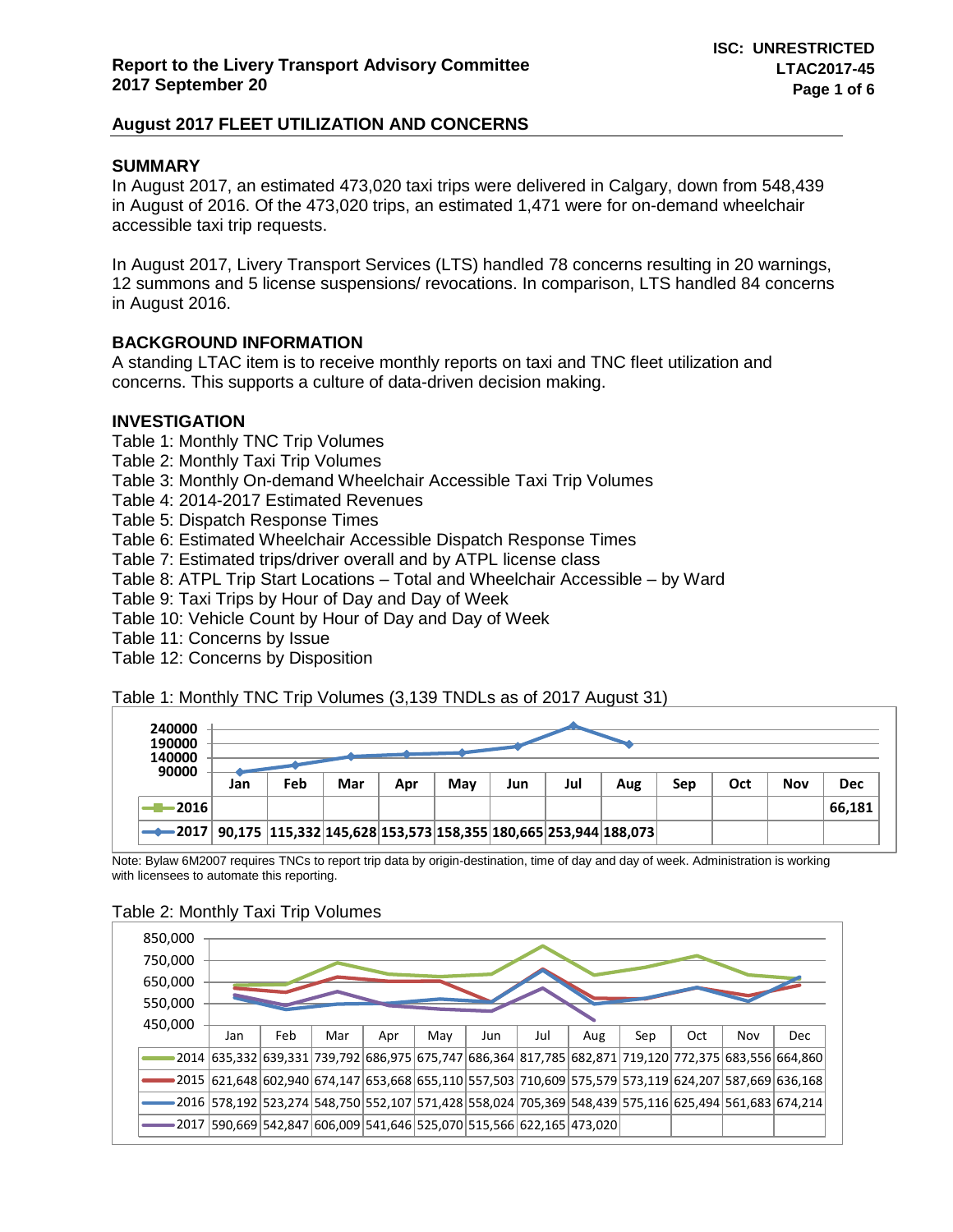| 1,800<br>1,600<br>1,400<br>$1,200$<br>$1,000$ |       |       |       |       |       |       |       |       |     |     |     |     |
|-----------------------------------------------|-------|-------|-------|-------|-------|-------|-------|-------|-----|-----|-----|-----|
|                                               | Jan   | Feb   | Mar   | Apr   | May   | Jun   | Jul   | Aug   | Sep | Oct | Nov | Dec |
| •2017                                         | 1,412 | 1,259 | 1,484 | 1,412 | 1,732 | 1,726 | 1,651 | 1,471 |     |     |     |     |

Table 3: Monthly On-demand Wheelchair Accessible Taxi Trip Volumes

#### Table 4:

| <b>Estimated Taxi Revenues (Distance-only)*</b>          |              |              |             |             |  |  |  |  |  |  |  |
|----------------------------------------------------------|--------------|--------------|-------------|-------------|--|--|--|--|--|--|--|
| August 2014<br>August 2015<br>August 2016<br>August 2017 |              |              |             |             |  |  |  |  |  |  |  |
| Supply (in total hours worked)                           | 642,134      | 623,002      | 679,243     | 574,171     |  |  |  |  |  |  |  |
| Demand (in trips)                                        | 682,871      | 575,579      | 548,439     | 473,020     |  |  |  |  |  |  |  |
| Avg distance (kms)                                       | 7.7          | 8.3          | 8.0         | 8.1         |  |  |  |  |  |  |  |
| Total estimated distance-only revenue                    | \$10,447,926 | \$10,072,633 | \$9,323,463 | \$8,088,642 |  |  |  |  |  |  |  |
| Avg hourly distance-only revenue                         | \$16.27      | \$16.17      | \$13.73     | \$14.09     |  |  |  |  |  |  |  |

*\*Revenues are before operating expenses and are distance-only; wait time @ \$0.56/min for stopped/slow traffic and gratuities are not included. 2014 October meter rate increase. Meter rate set as a maximum effective 2016 April 4.*

### Table 5: Dispatch Response Times

| <b>Month</b> | <b>DISPATCH TRIPS</b> | <b>Total within</b><br>$15$ min | % within<br>$15$ min | $0-5$<br>min | $5 - 10$<br>min | $10 - 15$<br>min | $15 - 20$<br>min | $>20$<br>min |
|--------------|-----------------------|---------------------------------|----------------------|--------------|-----------------|------------------|------------------|--------------|
| 2016 Aug     | 240,503               | 220,796                         | 92%                  | 70,557       | 108,189         | 42,050           | 11,345           | 8,362        |
| Sep          | 249,754               | 227,093                         | 91%                  | 69,617       | 111,996         | 45,480           | 12,942           | 9,719        |
| Oct          | 272,007               | 247,692                         | 91%                  | 74,350       | 122,694         | 50,648           | 14,018           | 10,297       |
| Nov          | 240,981               | 219,861                         | 91%                  | 70,081       | 107,481         | 42,299           | 11,563           | 9,557        |
| Dec          | 306,637               | 273,184                         | 89%                  | 73,552       | 135,248         | 64,384           | 19,853           | 13,600       |
| 2017 Jan     | 273,153               | 242,882                         | 89%                  | 66,867       | 120,111         | 55,904           | 17,036           | 13,235       |
| Feb          | 231,050               | 204,305                         | 88%                  | 56,392       | 101,188         | 46,725           | 15,137           | 11,608       |
| Mar          | 259,266               | 235,995                         | 91%                  | 79,664       | 111,418         | 44,913           | 13,480           | 9,791        |
| Apr          | 214,966               | 199,720                         | 93%                  | 75,927       | 90,144          | 33,649           | 9,700            | 5,546        |
| May          | 226,666               | 210,389                         | 93%                  | 80,233       | 94,593          | 35,563           | 10,108           | 6,169        |
| Jun          | 218,655               | 204,054                         | 93%                  | 78,992       | 91,681          | 33,381           | 8,957            | 5,644        |
| Jul          | 236,213               | 221,061                         | 94%                  | 85,513       | 99,810          | 35,738           | 9,533            | 5,619        |
| Aug          | 205,199               | 192,783                         | 94%                  | 77,345       | 86,012          | 29,426           | 7,721            | 4,695        |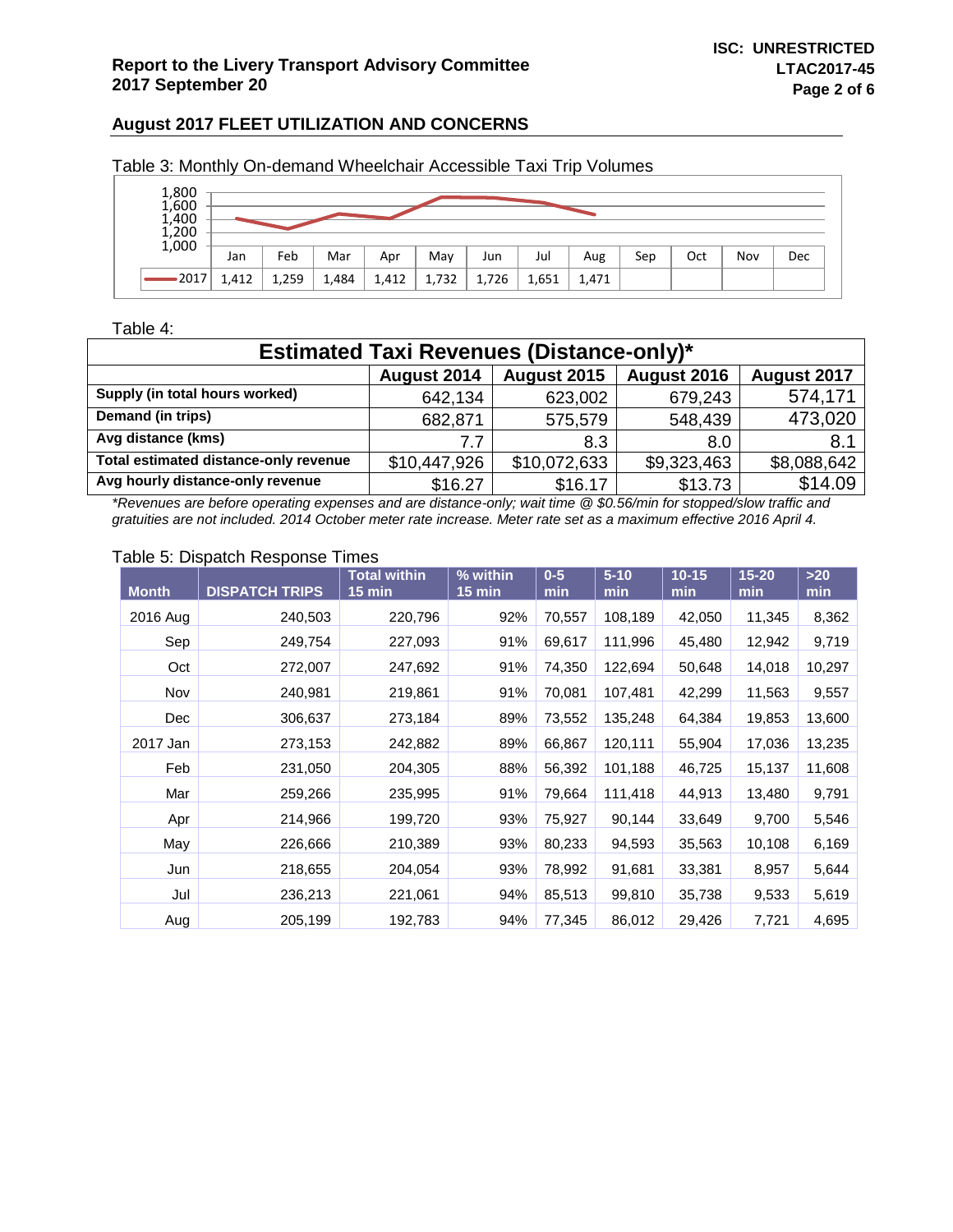| Table 6: Estimated Wheelchair Accessible Dispatch Response Times |
|------------------------------------------------------------------|
|------------------------------------------------------------------|

| <b>Month</b>          | <b>DISPATCH TRIPS</b> | <b>Total within</b><br>$20$ min | $%$ within*<br>20 min | $0-5$<br>min | $5 - 10$<br>min | $10 - 15$<br>min | $15 - 20$<br>min | $>20$<br>min |
|-----------------------|-----------------------|---------------------------------|-----------------------|--------------|-----------------|------------------|------------------|--------------|
| 2017 Jan              | 1,412                 | 1,080                           | 76%                   | 69           | 267             | 434              | 310              | 332          |
| Feb                   | 1,259                 | 968                             | 77%                   | 47           | 263             | 408              | 250              | 291          |
| Mar                   | 1,484                 | 1,207                           | 81%                   | 91           | 360             | 451              | 304              | 277          |
| Apr                   | 1,412                 | 1,160                           | 82%                   | 93           | 366             | 462              | 239              | 252          |
| May                   | 1,732                 | 1,400                           | 81%                   | 141          | 428             | 513              | 318              | 332          |
| Jun                   | 1,726                 | 1,368                           | 79%                   | 133          | 444             | 466              | 326              | 358          |
| Jul                   | 1,651                 | 1,363                           | 83%                   | 140          | 441             | 474              | 308              | 288          |
| Aug<br>*** *** ** *** | 1.471                 | 1,193                           | 81%                   | 129          | 341             | 429              | 294              | 278          |

*\*% within 20 min is comparable to Table 5 % within 15 min to allow for average 5 minute-loading time.*

#### Table 7: Estimated trips/driver overall and by ATPL license class

|                         |            | <b>ATPL</b> |
|-------------------------|------------|-------------|
| August 2017             | <b>ALL</b> | only        |
| <b>Number of Trips</b>  | 473,020    | 27,730      |
| <b>Active Vehicles</b>  | 1678       | 138         |
| <b>Active Drivers</b>   | 2436       | 168         |
| <b>Trips Per Driver</b> | 194        | 165         |

# Table 8: August ATPL Trip Start Locations – Total and Wheelchair Accessible – by Ward:

| <b>Trip Start Ward</b> | <b>August</b> | <b>Total Trips</b><br><b>August</b> | <b>Accessible Trips</b><br><b>August</b> | <b>August</b> |
|------------------------|---------------|-------------------------------------|------------------------------------------|---------------|
|                        | 2016          | 2017                                | 2016                                     | 2017          |
| 1.                     | 1,456         | 775                                 | 137                                      | 84            |
| 2.                     | 972           | 482                                 | 50                                       | 20            |
| 3.                     | $7,611*$      | $5,427**$                           | 43                                       | 44            |
| 4.                     | 1,451         | 901                                 | 53                                       | 25            |
| 5.                     | 3,967         | 2,487                               | 203                                      | 143           |
| 6.                     | 1,068         | 736                                 | 46                                       | 39            |
| 7.                     | 7,174         | 4,788                               | 236                                      | 272           |
| 8.                     | 8,234         | 4,832                               | 198                                      | 218           |
| 9.                     | 3,537         | 2,228                               | 205                                      | 208           |
| 10                     | 2,547         | 1,641                               | 130                                      | 105           |
| 11                     | 2,287         | 1,447                               | 238                                      | 186           |
| 12                     | 957           | 661                                 | 37                                       | 29            |
| 13                     | 624           | 279                                 | 16                                       | 27            |
| 14                     | 822           | 414                                 | 65                                       | 50            |
| Beyond city limits     | 516           | 632                                 | 25                                       | 21            |
| <b>TOTALS</b>          | 43,223        | 27,730                              | 1,682                                    | 1,471         |

*\*For 2016, 5,393 of 7,611 Ward 3 trips originated at the main passenger terminal of the Calgary International Airport. \*\*For 2017, 3,802 of 5,427 Ward 3 trips originated at the main passenger terminal of the Calgary International Airport.*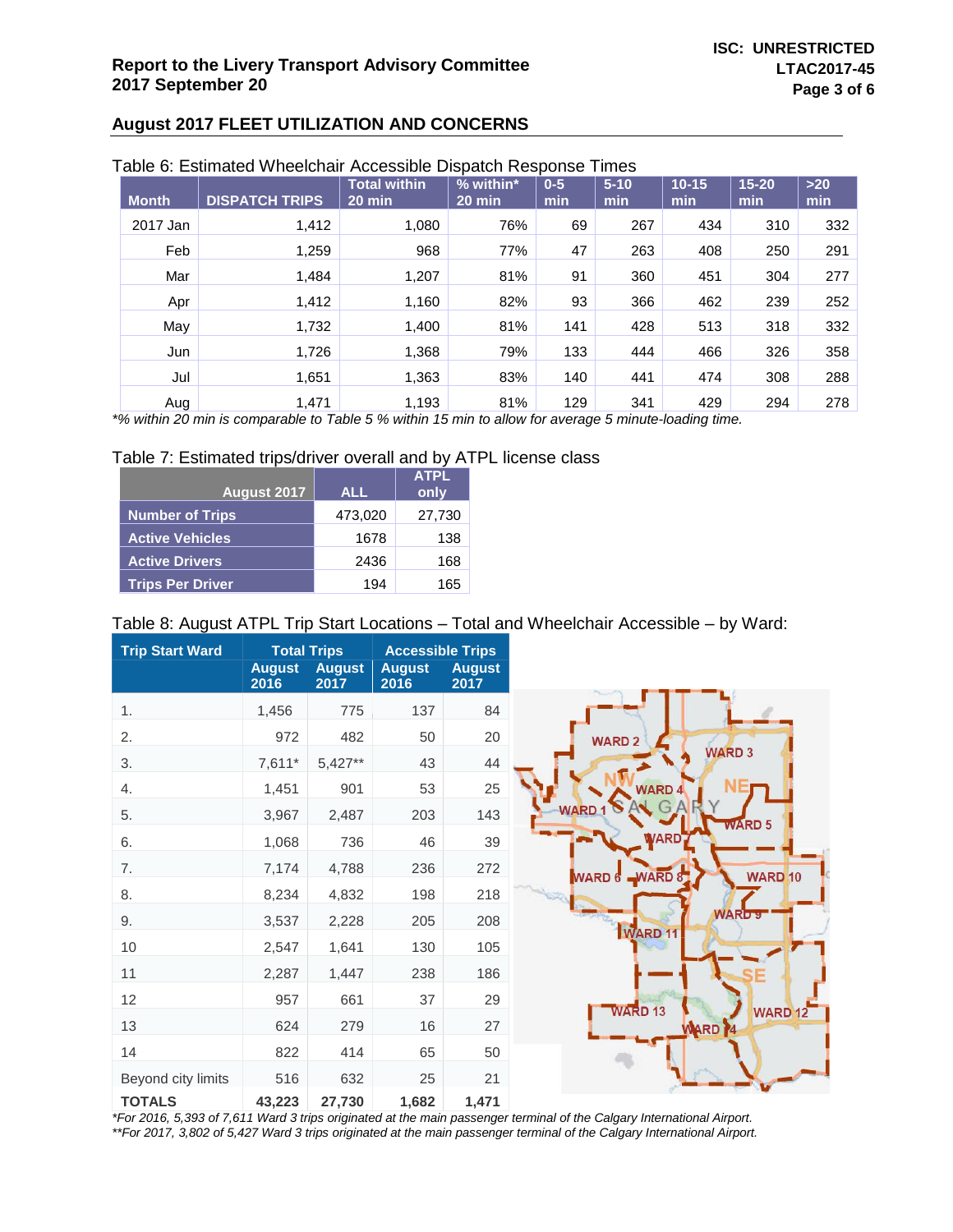Table 9:



# **2017 August Trip Counts by Hour of Day and Day of Week**

Table 10:

**2017 August Vehicle Counts by Hour of Day and Day of Week**



|                                   | 00   |      | 02   | 03   | 04  | 05  | 06   | 07   | 08   | 09   | 10   |      | 12   | 13   | 14                   | 15   | 16     |      | 18   |      | 20   |      | 22   | 23   |
|-----------------------------------|------|------|------|------|-----|-----|------|------|------|------|------|------|------|------|----------------------|------|--------|------|------|------|------|------|------|------|
| $\blacksquare$ Mon $\blacksquare$ | 903  | 854  | 806  | 812  | 851 | 905 | 965  | 1039 | 1103 | 1145 | 1171 | 1183 | 1196 | 1193 | 1216                 | 1233 | 1232   | 1198 | 1152 | 1088 | 1035 | 1005 | 965  | 908  |
| $r = T$ Tue                       | 847  | 800  | 759  | 776  | 839 | 917 | 1000 | 1094 | 1166 | 1203 | 1227 | 1240 | 1246 | 1258 | 1273                 | 1298 | 1304   | 1270 | 1210 | 1143 | 1079 | 1031 | 986  | 940  |
| $\blacksquare$ Wed                | 877  | 818  | 777  | 788  | 841 | 922 | 1008 | 1106 | 1178 | 1207 | 1234 | 1249 | 1266 | 1286 | 1291                 | 1297 | $1310$ | 1275 | 1229 | 1167 | 1102 | 1064 | 1017 | 964  |
| $\blacksquare$ Thu                | 901  | 853  | 810  | 797  | 838 | 913 | 1003 | 1103 | 1170 | 1208 | 1225 | 1249 | 1249 | 1269 | $-1299$ <sup>1</sup> | 1314 | 1329   | 1298 | 1247 | 1202 | 1142 | 1102 | 1061 | 998  |
| - Fri                             | 956  | 901  | 844  | 828  | 837 | 893 | 967  | 1046 | 1110 | 1150 | 1170 | 1189 | 1211 | 1245 | 1267                 | 1292 | 1310   | 1298 | 1267 | 1228 | 1215 | 1210 | 1203 | 1180 |
| ∎ Sat                             | 1154 | 1121 | 1073 | 1013 | 888 | 864 | 856  | 870  | 914  | 951  | 982  | 1001 | 1022 | 1044 | 1060                 | 1100 | 1135   | 1145 | 1140 | 1153 | 1144 | 1159 | 1163 | 1151 |
| ■Sun                              | 1134 | 1112 | 1078 | 1032 | 912 | 846 | 811  | 817  | 855  | 897  | 924  | 942  | 959  | 979  | 1003                 | 1014 | 1034   | 1024 | 1020 | 1005 | 983  | 985  | 966  | 941  |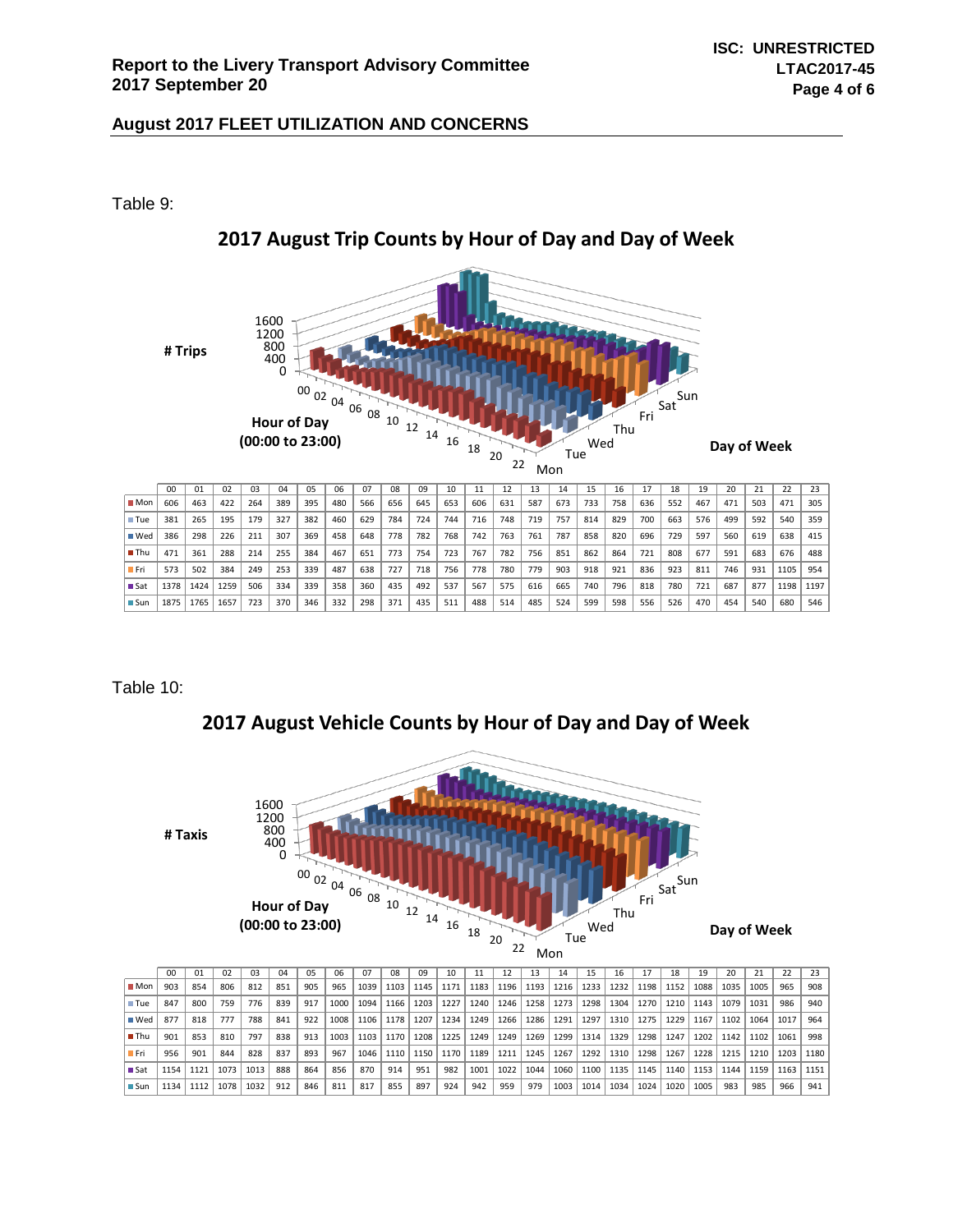|  | Table 11: |  |  |
|--|-----------|--|--|
|  |           |  |  |

| <b>CONCERNS</b>           | August<br>2017 | August<br>2016 |
|---------------------------|----------------|----------------|
| <b>Accessible Service</b> | 0              | 1              |
| <b>Dispatch Service</b>   | U              | ŋ              |
| <b>Driver Conduct</b>     | 10             | 27             |
| Fare Dispute              | $\mathfrak z$  | 3              |
| <b>Phone Line Busy</b>    | O              | O              |
| <b>Improper Parked</b>    | 22             | 39             |
| Passenger Conduct         | ი              | 1              |
| <b>Trip Refusal</b>       | $\mathfrak z$  | 3              |
| <b>Time Call</b>          | 0              | 1              |
| Unlicensed Driver/Vehicle | 4              | 1              |
| <b>Cell Phone Usage</b>   | $\overline{2}$ | 5              |
| <b>Traffic Violation</b>  | 19             | 12             |
| <b>Vehicle Condition</b>  | 6              | 12             |
| <b>Taxi Shortage</b>      | 1              | 0              |
| General                   | 10             | 8              |
| <b>TOTAL</b>              | 78             | 84             |

Table 12: